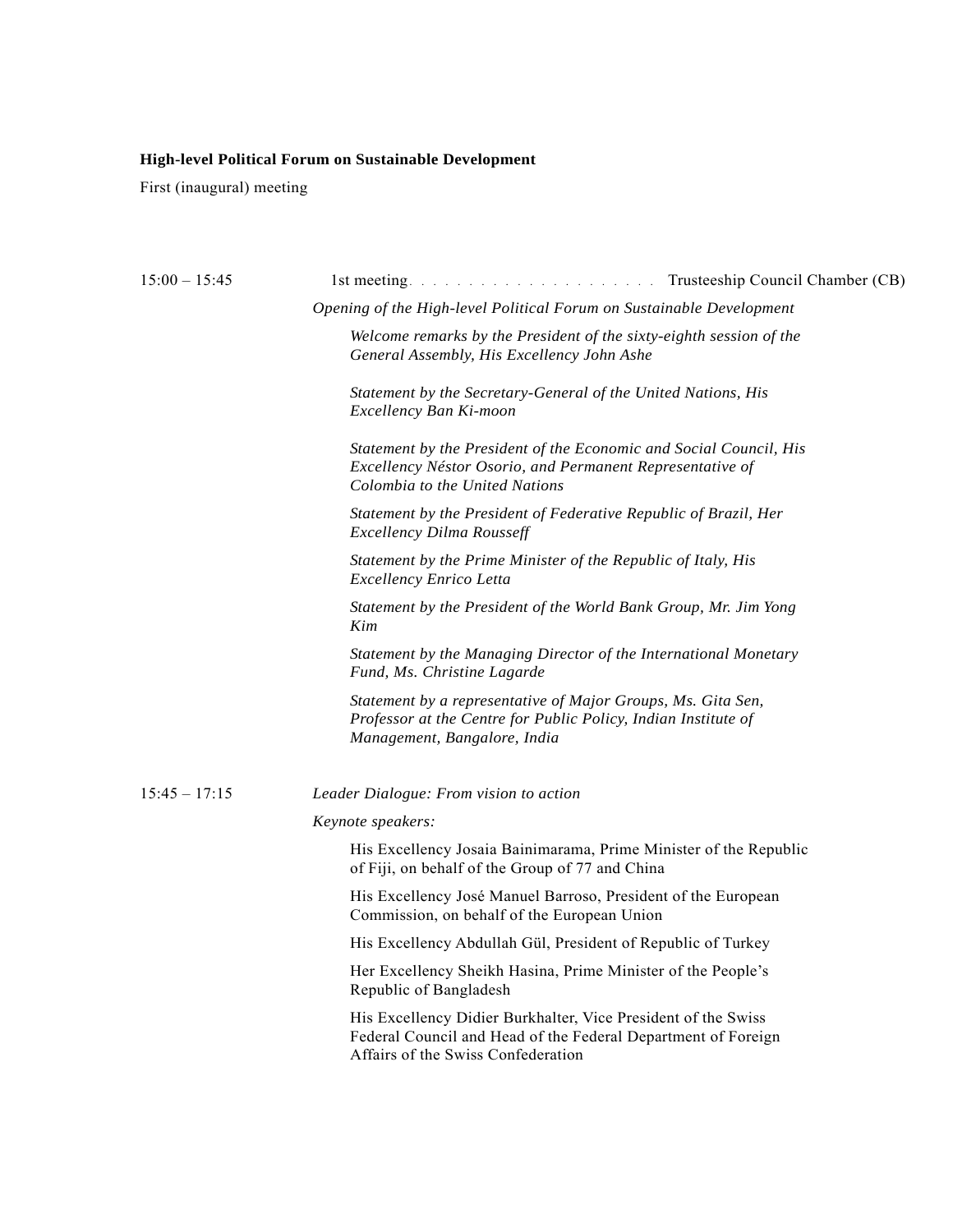#### *Remarks from the floor*

- 1. His Excellency Elio di Rupo, Prime Minister of the Kingdom of Belgium
- 2. His Excellency Miroslav Lajčák, Deputy Prime Minister and Minister for Foreign Affairs of the Slovak Republic
- 3. His Excellency Evangelos Venizelos, Deputy Prime Minister and Minister for Foreign Affairs of the Hellenic Republic
- 4. His Excellency Manuel Pulgar-Vidal, Minister of Environment of Peru
- 5. His Excellency Wang Yi, Minister for Foreign Affairs of the People's Republic of China
- 6. His Excellency Fumio Kishida, Minister for Foreign Affairsof Japan
- 7. His Excellency Salman Khurshid, Minister for External Affairs of the Republic of India
- 8. Her Excellency Armida S. Alisjahbana, Minister of National Development Planning and Head of National Development Planning Agency of the Republic of Indonesia
- 9. His Excellency Omar Abou Eich, Deputy Minister of Foreign Affairs for International Cooperation for Development. of the Arab Republic of Egypt
- 10. His Excellency Pascal Canfin, Deputy Minister for Development of the Republic of France
- 11. Her Excellency Justine Greene, Secretary of State for International Development of the United Kingdom of Great Britain and Northern Ireland
- 12. Her Excellency Ms. Claudia Salerno, Deputy Minister for Foreign Affairs for North America of the Bolivarian Republic of Venezuela
- 17:15-18:45 *Leader Dialogue: Global partnerships for development to create jobs and improve sustainable lifestyles*

#### *Keynote speakers:*

His Excellency Baron Divavesi Waqa, President of the Republic of Nauru

His Excellency Jens Stoltenberg, Prime Minister of Norway

His Excellency Muhammad Nawaz Sharif, Prime Minister of the Islamic Republic of Pakistan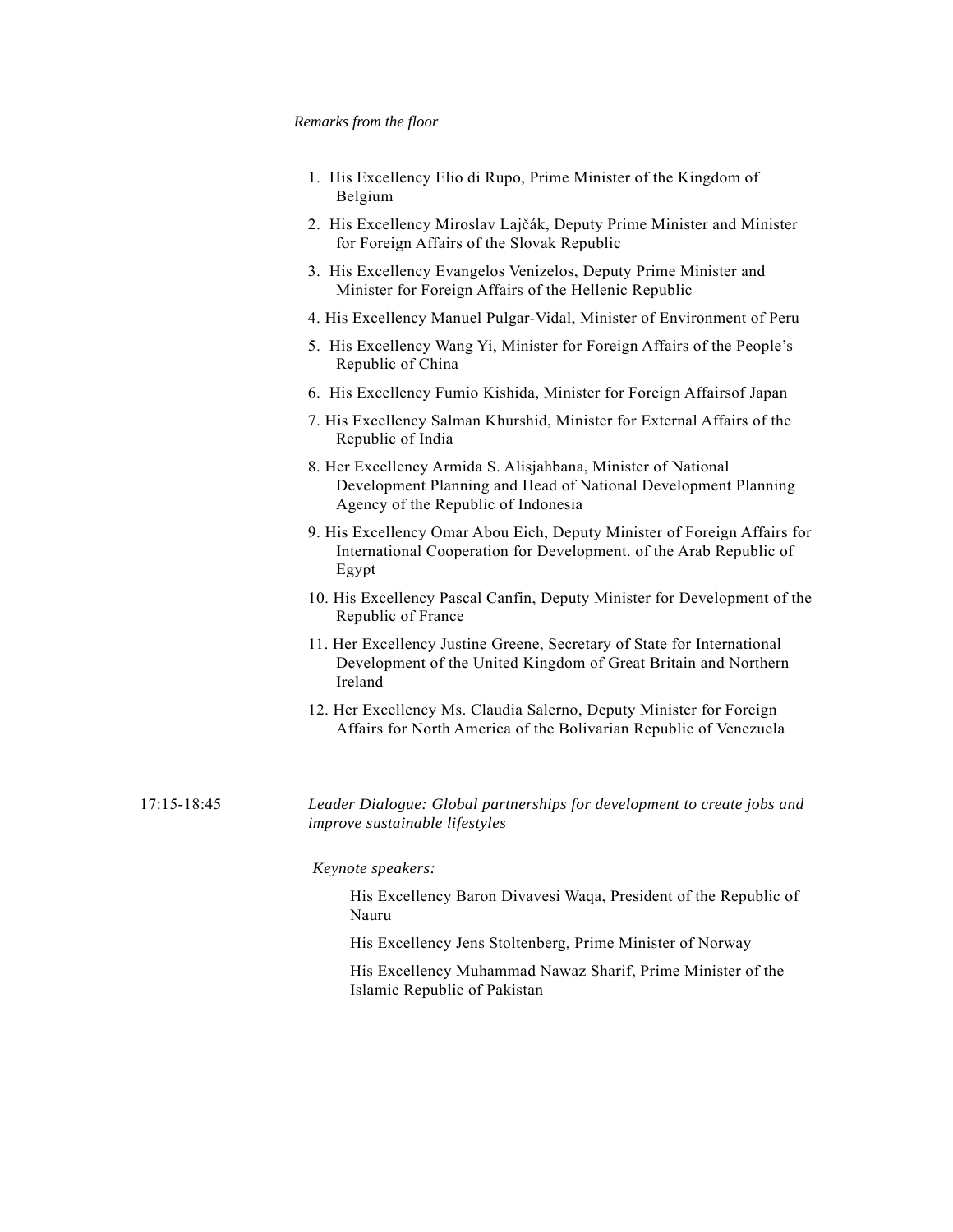#### *Remarks from the floor*

- 1. His Excellency Armando Emílio Guebuza, President of the Republic of Mozambique
- 2. His Excellency Mark Rutte, Prime Minister and Minister for General Affairs of the Kingdom of the Netherlands
- 3. His Excellency Milo Ðukanović, Prime Minister of Montenegro
- 4. His Excellency Tuilaepa Sailele Malielegaoi, Prime Minister and Minister for Foreign Affairs and Trade of the Independent State of Samoa
- 5. Her Excellency Vesna Pusić, First Deputy Prime Minister and Minister for Foreign and European Affairs of the Republic of Croatia
- 6. His Excellency Nassirou Bako Arifari, Minister of Foreign Affairs, African Integration, Francophonie, & Beninese Diaspora of Benin
- 7. Her Excellency Bathabile Olive Dlamini, Minister of Social Development of the Republic of South Africa
- 8. His Excellency Nimal Siiripala de Silva, Minister of Irrigation and Water Resources Management of the Democratic Socialist Republic of Sri Lanka
- 9. His Excellency Ricardo Patiño Aroca, Minister of Foreign Affairs, Trade and Integration of the Republic of Ecuador
- 10. His Excellency Dato Sri Anifah Aman, Minister for Foreign Affairs of Malaysia
- 11. His Excellency Erlan A. Idrissov, Minister for Foreign Affairs of the Republic of Kazakhstan
- 12. His Excellency Erkki Sakari Tuomioja, Minister for Foreign Affairs of the Republic of Finland
- 13. His Excellency Linas Linkevičius, Minister of Foreign Affairs of the Republic of Lithuania
- 14. His Excellency Guido Westerelle, Minister of Foreign Affairs of the Federal Republic of Germany
- 15. Her Excellency Patti Londoño, Vice-Minister of Multilateral Affairs of Colombia

18:45 – 19:10 *Short key messages on sustainability issues* 

#### *Speakers:*

Mr. Wu Hongbo, Under-Secretary-General for Economic and Social Affairs

Mr. Guy Rider, Director-General of the International Labour Organization

 A representative of the United Nations Conference on Trade and Development

Mr. Kadir Topbaş, Mayor, Istanbul Metropolitan Municipality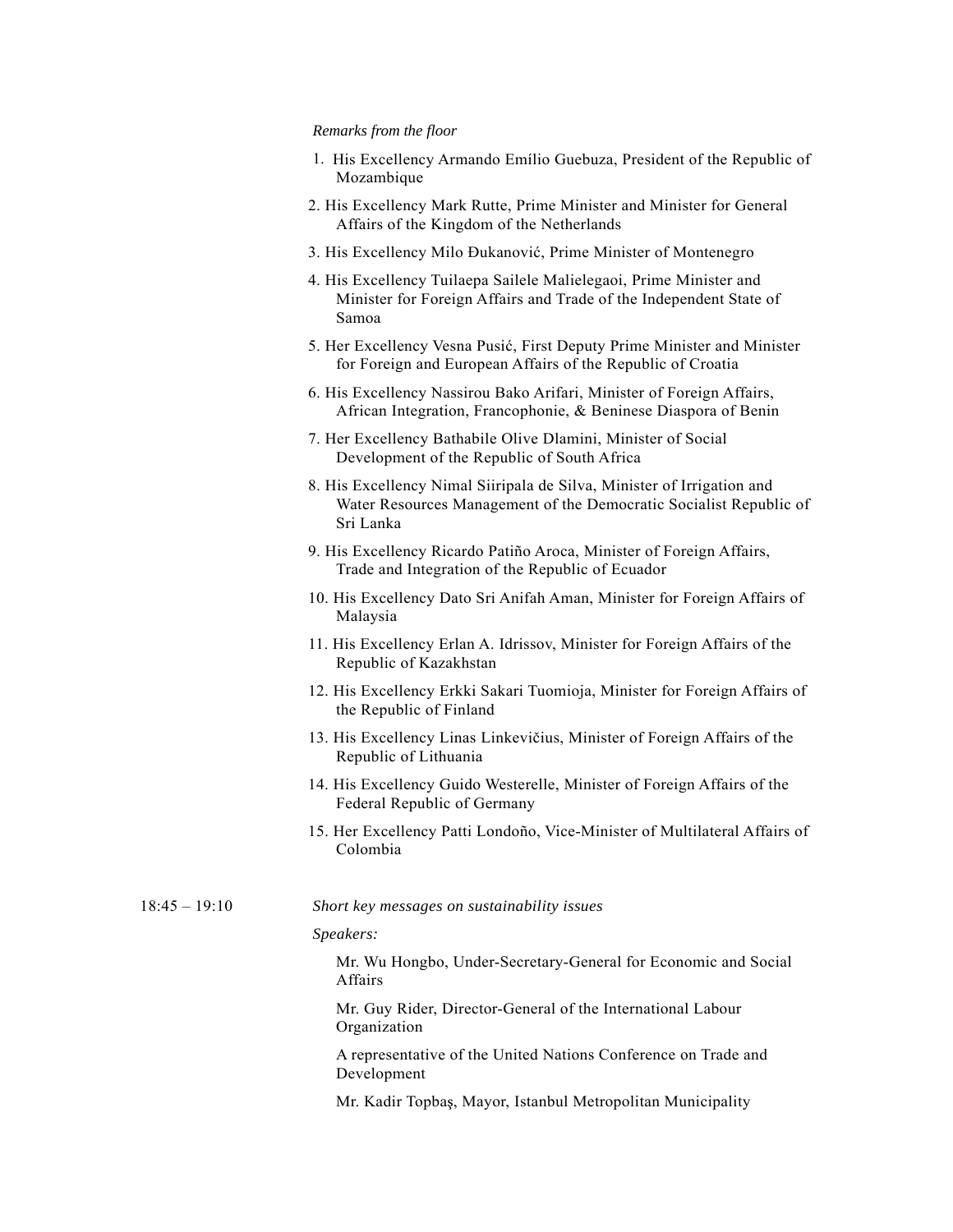Mr. Miguel Pestana, Vice President, Global External Affairs and Media Relations, Unilever

Ms. Philippa Gardner, Youth Representative

## 19:10-20:30 *Leader Dialogue: Mapping the way forward for eradicating poverty and achieving sustainable development*

#### *Keynote speakers:*

 His Excellency Donald Rabindranauth Ramotar, President of the Republic of Guyana

 His Majesty King Mswati III, Head of State of the Kingdom of Swaziland

His Excellency Anote Tong, President and Head of Government and Minister for Foreign Affairs of the Republic of Kiribati

 His Excellency Juan Evo Morales Ayma, President of the Plurinational State of Bolivia

His Excellency Danny Faure, Vice President of the Republic of Seychelles

### *Remarks from the floor*

- 1. His Excellency Tedros Adhanom Ghebreyesus, Minister for Foreign Affairs of the Federal Democratic Republic of Ethiopia
- 2. His Excellency Christian Friis Bach, Minister for Development Cooperation of Denmark
- 3. His Excellency Yuval Steinitz, Minister of International Relations, Intelligence, and Strategic Affairs of Israel
- 4. His Excellency Khalid Bin Mohammad Al-Attiyah, Minister for Foreign Affairs of the State of Qatar
- 5. Mr. Rajiv Shah, Administrator of the United States Agency for International Development
- 6. His Excellency Emmanuel Issoze-Ngondet, Minister for Foreign Affairs of the Republic of Gabon
- 7. His Excellency Yousif Al-Saadoon, Deputy Minister for Economic and Cultural Affairs of Saudi Arabia
- 8. His Excellency Alounkeo Kittikhoun, Vice Minister for Foreign Affairs of Lao People's Democratic Republic
- 9. His Excellency Anatoly Maksiuta, First Deputy Minister of Economic Development and Trade of Ukraine
- 10. African Union
- 11. United Nations Human Settlements Programme
- 12. United Nations Development Programme
- 13. United Nations Environment Programme